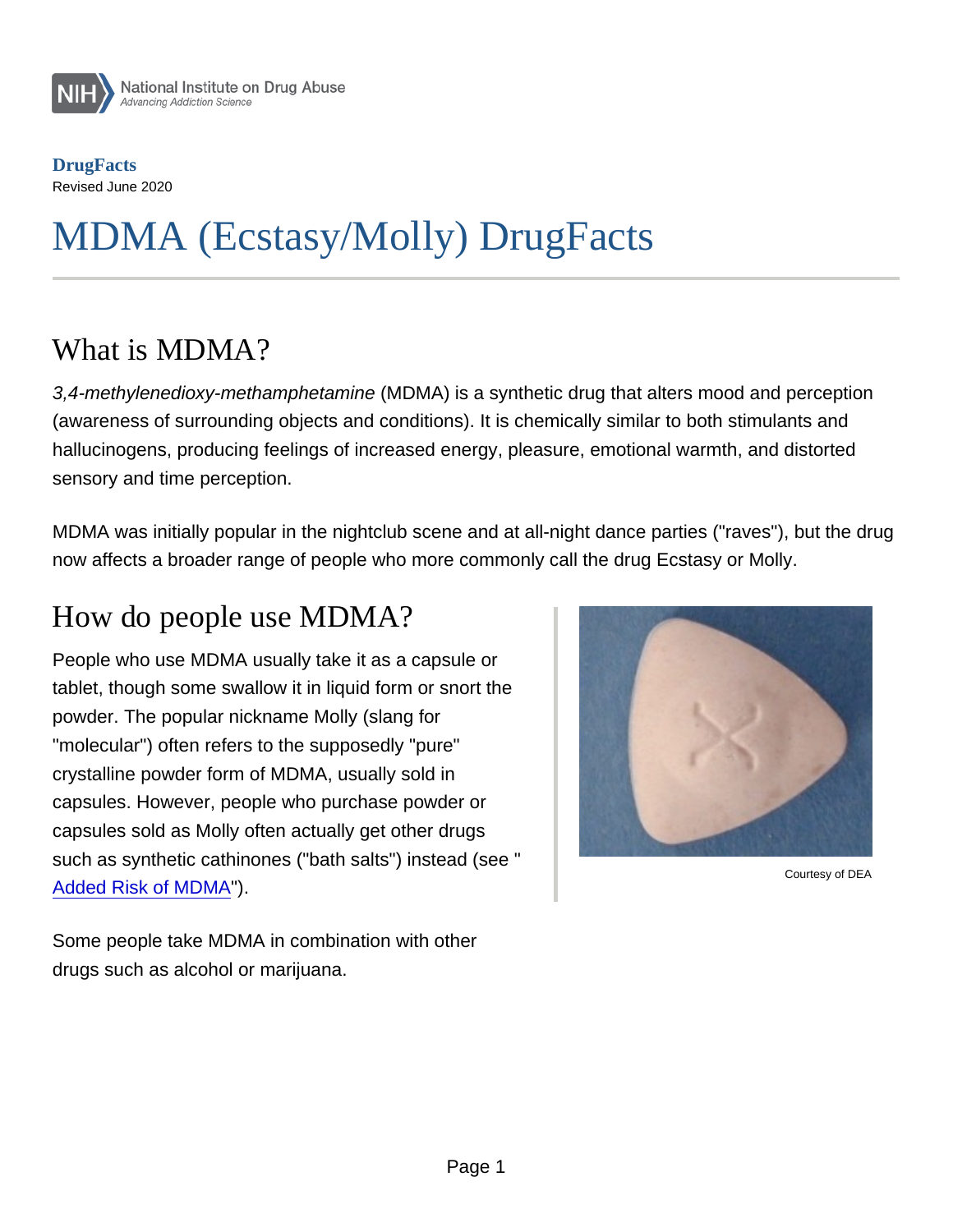# How does MDMA affect the brain?

MDMA increases the activity of three brain chemicals:

- Dopamine—produces increased energy/activity and acts in the reward system to reinforce behaviors
- Norepinephrine—increases heart rate and blood pressure, which are particularly risky for people with heart and blood vessel problems
- Serotonin—affects mood, appetite, sleep, and other functions. It also triggers hormones that affect sexual arousal and trust. The release of large amounts of serotonin likely causes the emotional closeness, elevated mood, and empathy felt by those who use MDMA.

Other health effects include:

- nausea
- muscle cramping
- involuntary teeth clenching
- **blurred vision**
- n chills
- sweating

MDMA's effects last about 3 to 6 hours, although many users take a second dose as the effects of the first dose begin to fade. Over the course of the week following moderate use of the drug, a person may experience:

- **u** irritability
- **n** impulsiveness and aggression
- depression
- sleep problems
- anxiety

[Photo](http://www.shutterstock.com/pic.mhtml?id=126526058&src=id) by ©Jochen Schoenfield/Shutterstock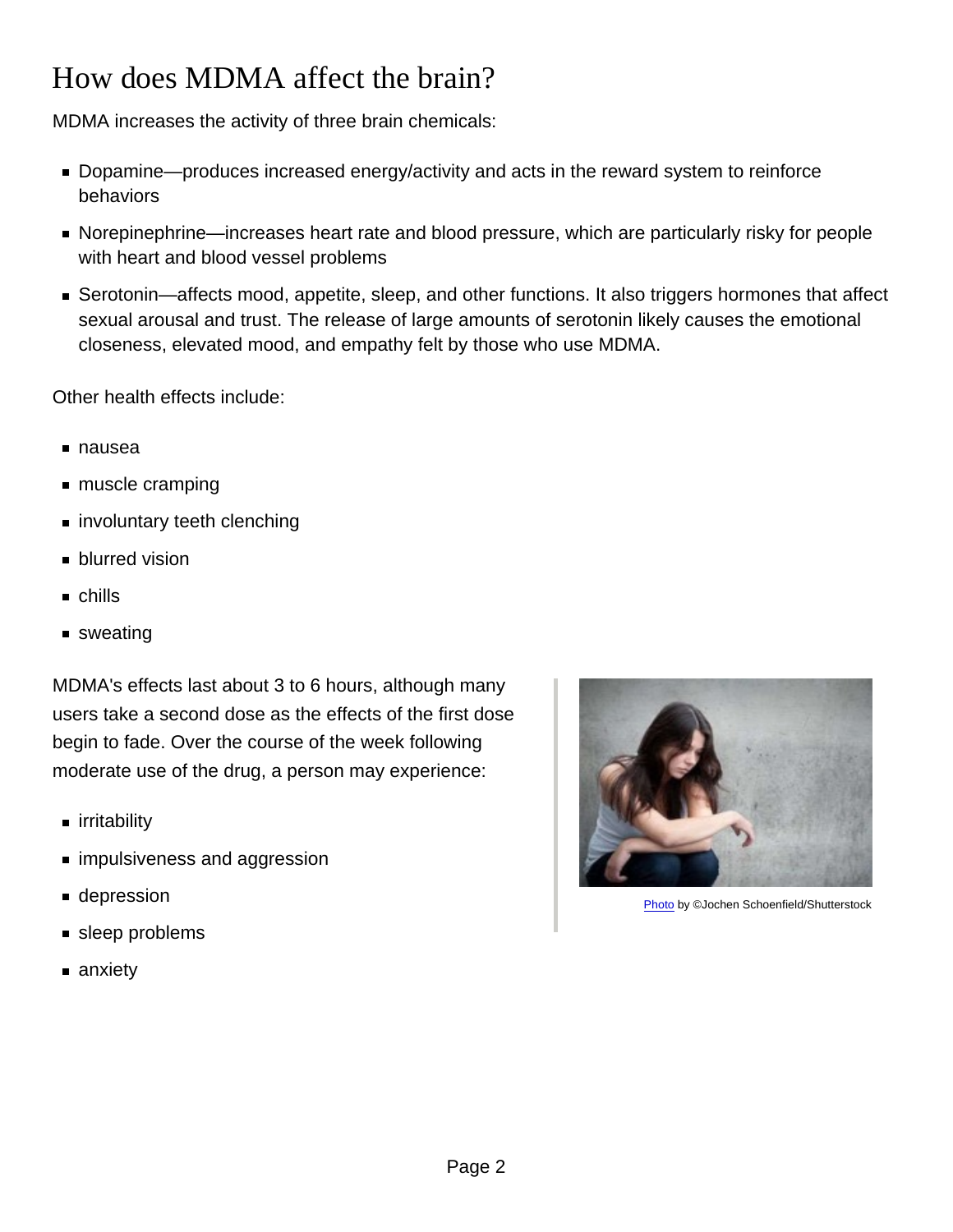- memory and attention problems
- decreased appetite
- decreased interest in and pleasure from sex

It's possible that some of these effects may be due to the combined use of MDMA with other drugs, especially marijuana.

# What are other health effects of MDMA?

High doses of MDMA can affect the body's ability to regulate temperature. This can lead to a spike in body temperature that can occasionally result in liver, kidney, or heart failure or even death.

In addition, because MDMA can promote trust and closeness, its use—especially combined with sildenafil (Viagra )—may encourage unsafe sexual behavior. This increases people's risk of contracting or transmitting HIV/AIDS or hepatitis.

Read more about drug use and HIV/AIDS in [DrugFacts: HIV/AIDS and Drug Abuse](http://nida.nih.gov/publications/drugfacts/drug-use-viral-infections-hiv-hepatitis)

Read more about [drug use and hepatitis.](http://nida.nih.gov/drug-topics/viral-hepatitis-very-real-consequence-substance-use)

#### Added Risk of MDMA

Adding to MDMA's risks is that pills, capsules, or powders sold as Ecstasy and supposedly "pure" Molly may contain other drugs instead of or in addition to MDMA. Much of the Molly seized by the police contains additives such as cocaine, ketamine, methamphetamine, over-the-counter cough medicine, or synthetic cathinones ("bath salts"). These substances may be extremely dangerous if the person does not know what he or she is taking. They may also be dangerous when combined with MDMA. People who purposely or unknowingly combine such a mixture with other substances, such as marijuana and alcohol, may be putting themselves at even higher risk for harmful health effects.

# Is MDMA addictive?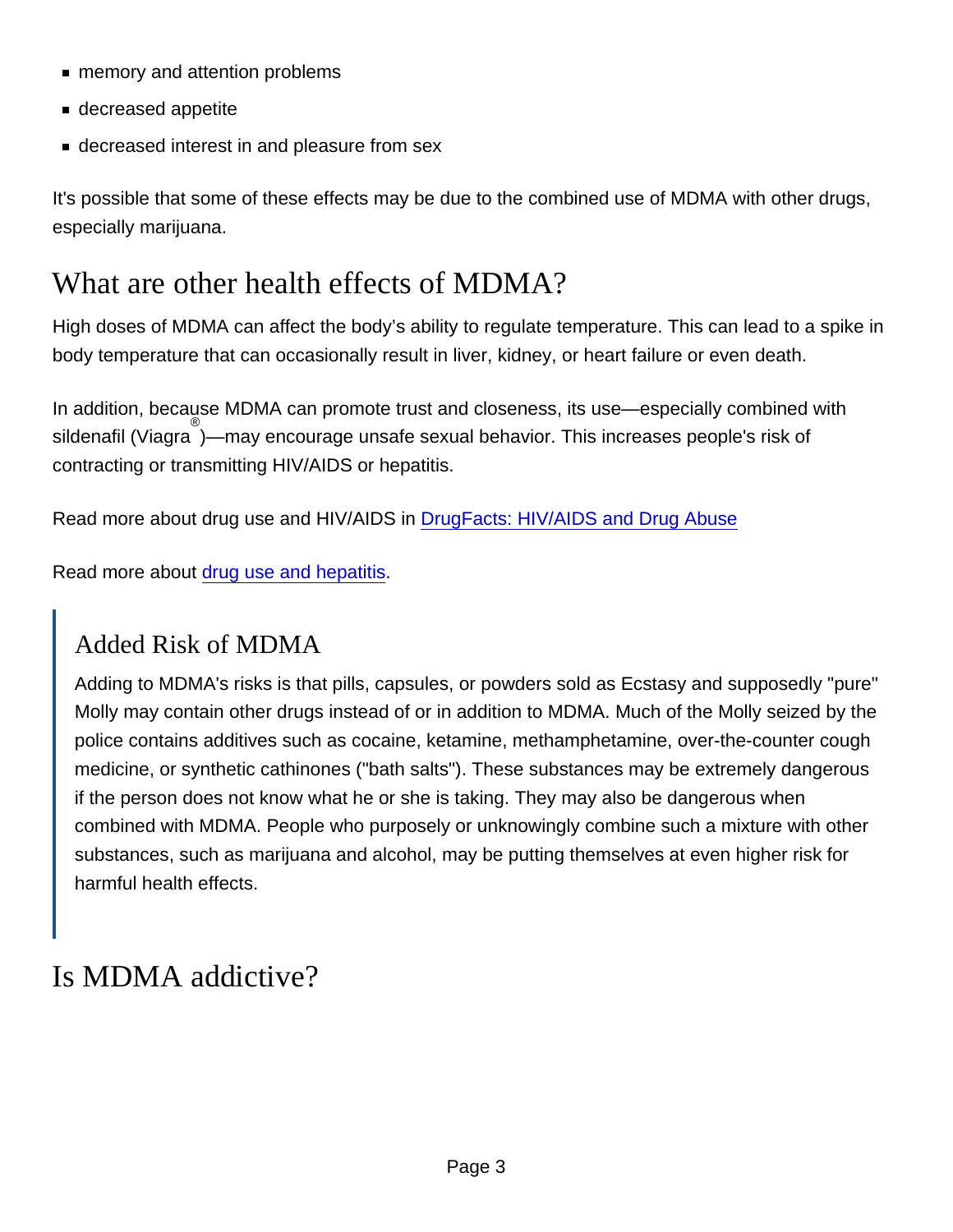Research results vary on whether MDMA is addictive. Experiments have shown that animals will selfadminister MDMA—an important indicator of a drug's abuse potential—although to a lesser degree than some other drugs such as cocaine.

Some people report signs of addiction, including the following withdrawal symptoms:

- fatigue
- loss of appetite
- depression
- **trouble concentrating**

#### Does MDMA Have Value in Therapy?

MDMA was first used in the 1970s as an aid in psychotherapy (mental disorder treatment using "talk therapy"). The drug did not have the support of clinical trials (studies using humans) or approval from the U.S. Food and Drug Administration (FDA). In 1985, The U.S. Drug Enforcement Administration (DEA) labeled MDMA as an illegal drug with no recognized medicinal use. However, some researchers remain interested in its value in psychotherapy when given to patients under carefully controlled conditions. MDMA is currently in clinical trials as a possible treatment aid for post-traumatic stress disorder (PTSD); for anxiety in terminally ill patients; and for social anxiety in autistic adults. Recently, the FDA gave MDMA-assisted psychotherapy for PTSD a [Breakthrough Therapy](https://www.fda.gov/regulatory-information/food-and-drug-administration-safety-and-innovation-act-fdasia/fact-sheet-breakthrough-therapies) designation. More information on MDMA research can be found by contacting sponsors of various MDMA studies listed on [clinicaltrials.gov.](https://clinicaltrials.gov/)

# How can people get treatment for addiction to MDMA?

There are no specific medical treatments for MDMA addiction. Some people seeking treatment for MDMA addiction have found behavioral therapy to be helpful. Scientists need more research to determine how effective this treatment option is for addiction to MDMA.